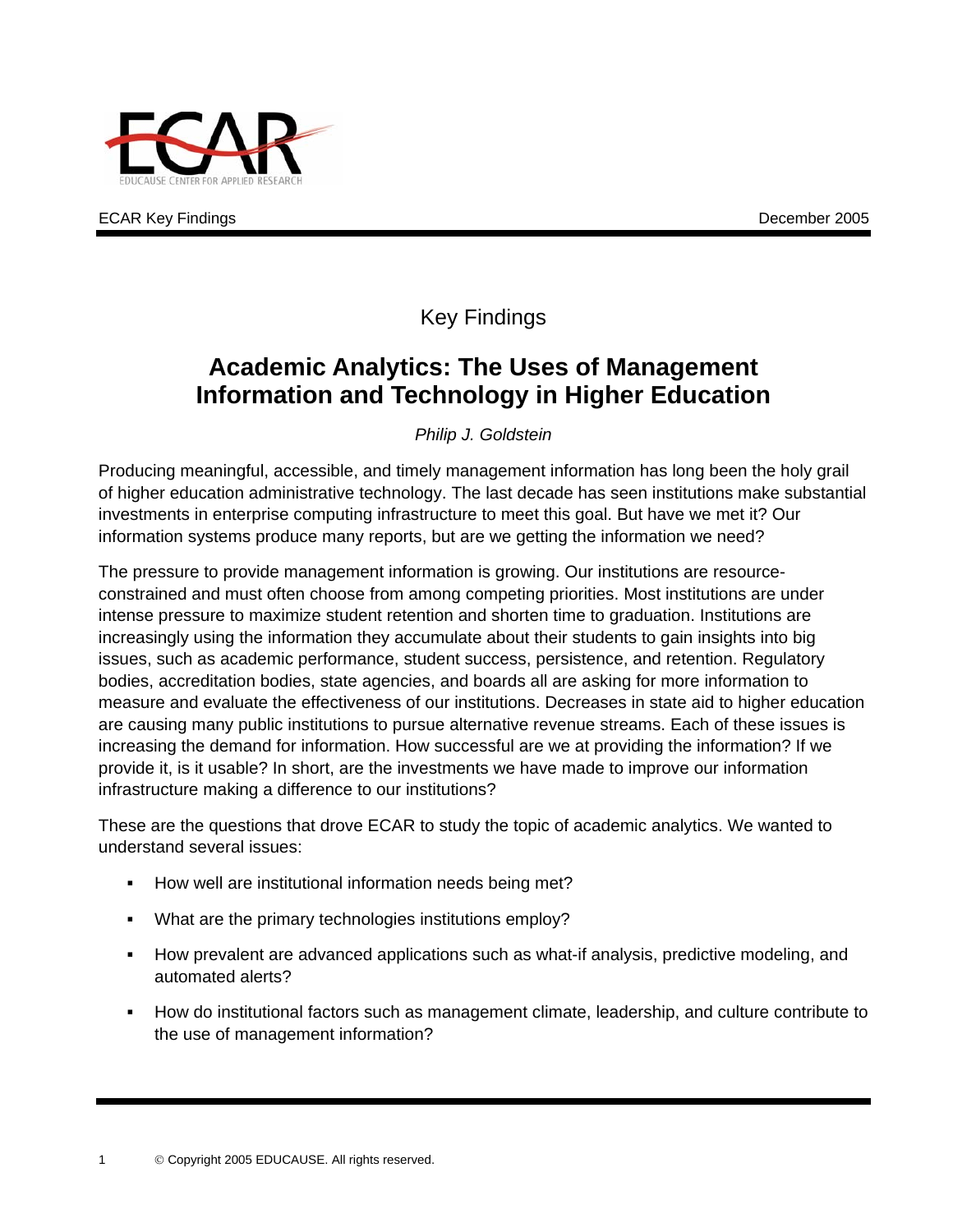The study *Academic Analytics: The Uses of Management Information and Technology in Higher Education* also looks at how institutions have chosen to deploy their analytical tools. For example, why do some institutions focus on the deep use of academic analytics within narrow functions, while others strive for broad adoption? Finally, the study looks at the characteristics of institutions that reported the most successful outcomes from the use of their analytical systems.

## **Academic Analytics**

We arrived at the term *academic analytics* to describe the scope of what we studied through an iterative process. We wanted to conduct an investigation that was broader in scope than a study of any individual tool, such as data warehousing, or any information process, such as management reporting. A broader set of applications of information and activities interested us. The corporate sector calls our topic *business intelligence*, but we did not feel this would be an appropriate label for higher education. In our survey, we described the scope of our interest to include reporting, modeling, analysis, and decision support. While accurate, business intelligence is too cumbersome for easy use in the resulting report.

The term academic analytics is our imperfect equivalent term for business intelligence. We use it to describe the intersection of technology, information, management culture, and the application of information to manage the academic enterprise. Our use of the term *academic* is in no means intended to exclude the application of information to support decision making in the financial and business functions of the academy. We were very much interested in these areas as well.

# **Study Methodology**

The research methodology for this study had four main components. We began with a review of the relevant literature on business intelligence, competitive intelligence, data warehousing, and information-based decision making. The major component of the methodology was an analysis of survey data from nearly 380 institutions. The survey was completed primarily by the chief information officers at responding institutions. Respondents represented a diverse set of institutions in the United States and Canada, including both public and private institutions and the full range of Carnegie classes, enrollment sizes, and budgets.

This quantitative analysis was augmented by qualitative interviews conducted with 27 individuals from 21 institutions and 2 corporations. We selected interviewees from institutions who indicated that they were enjoying exemplary success using academic analytics in one or more areas.

Finally, we developed two case studies: *University of California San Diego: Increasing Operational Efficiencies Through Business Process Redesign and Analytics*, and *University of Phoenix: Driving Decisions Through Academic Analytics*. The UCSD case study looked at that institution's experience implementing dashboards. The University of Phoenix case study examined how the institution has created a culture of analytical decision making.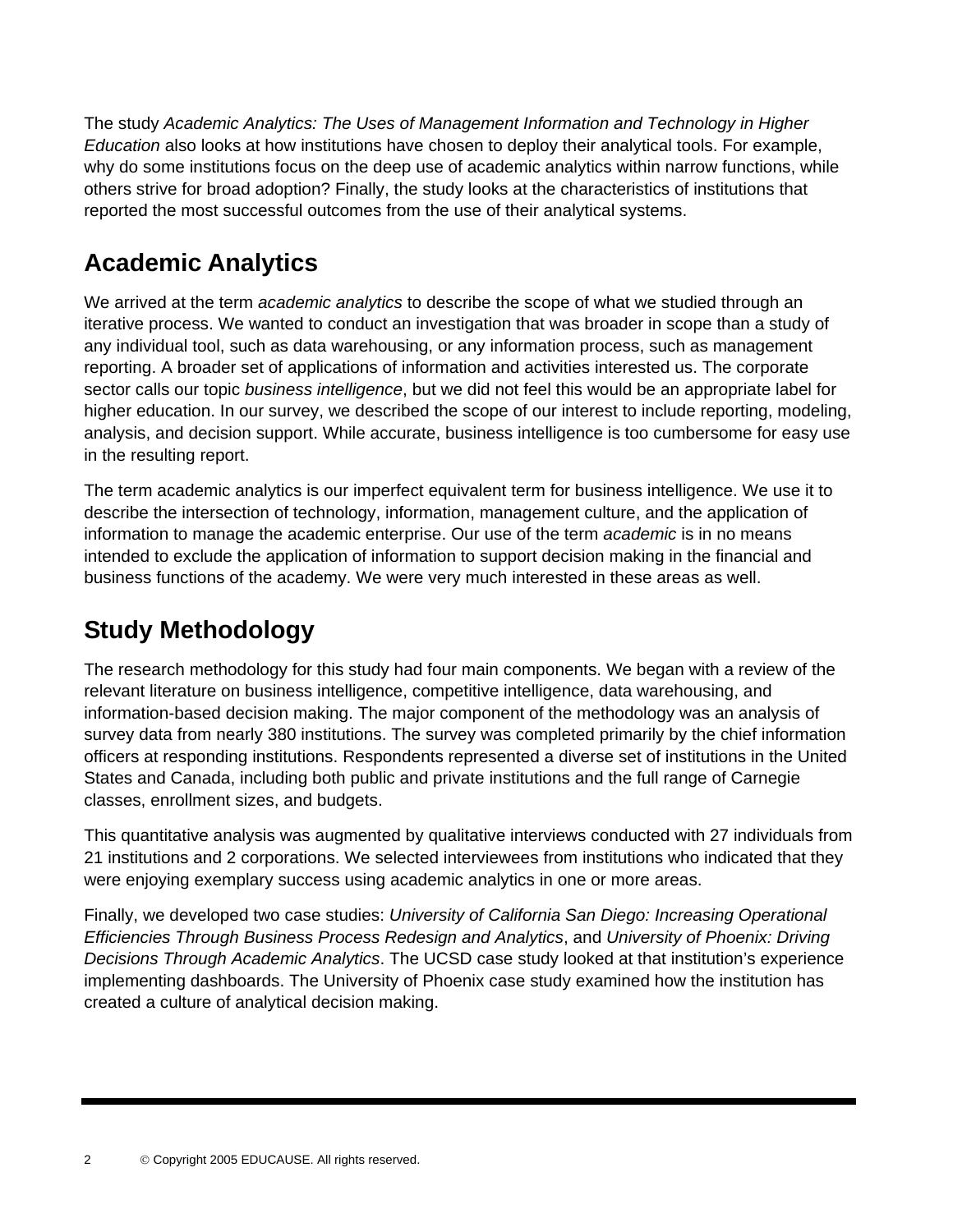## **Analytical Framework**

In constructing our analysis, we used two frameworks. The first identified the range of technology platforms an institution could use as its primary infrastructure to support academic analytics. The second identified the range of applications of academic analytics that an institution could adopt. The technical platforms ranged from reliance on an institution's transaction system to the deployment of enterprise-wide data warehouses. In between were operational data stores as well as one or more data marts.

In terms of applications, we observed five levels of sophistication of use, starting with transactionlevel reporting and extending to sophisticated uses of information to automatically trigger a business process. Intermediate levels of application included monitoring operational performance (for example, budget-to-actual performance), what-if analysis to support decision making, scenario planning, and predictive modeling. We used these frameworks to assess the difference in how academic analytic is deployed and used at responding institutions and to look for relationships among technology, its application, and successful outcomes.

# **Technology Landscape**

The majority of respondents rely primarily on transaction systems to support academic analytics. In fact, 47 percent of respondents indicated that their primary technology platform was their transaction systems (for example, ERP). Significantly fewer respondents relied on one or more data marts or on an enterprise-wide data warehouse.

Not surprisingly, the most common technology platform for performing academic analytics actually comprises multiple technologies. To categorize respondents' technologies, we defined three primary levels of technology platforms:

- **Level 1—Transaction system only**
- $\mathbf{u} = \mathbf{u}$ Level 2—Operational data store or single data mart used in conjunction with extract, transform, and load tool (ETL) and reporting tools
- Level 3—An enterprise-wide data warehouse or multiple data marts used in conjunction with ETL tools, reporting tools, executive dashboards, or alerts

After analyzing survey responses, we discovered that many respondents are in a state of transition between the levels. For example, many institutions are in the process of implementing ETL tools and therefore are between levels 1 and 2. Likewise, some respondents appear to be moving from level 2 to 3. These respondents are in the process of implementing ETL tools or dashboards or online analytical processing tools (OLAP). Therefore, we expanded our definitions of the levels as follows:

- Level 1—Transaction system only
- Level 2a—Operational data store or single mart; no ETL
- Level 2—Operational data store or single data mart used in conjunction with ETL and reporting tools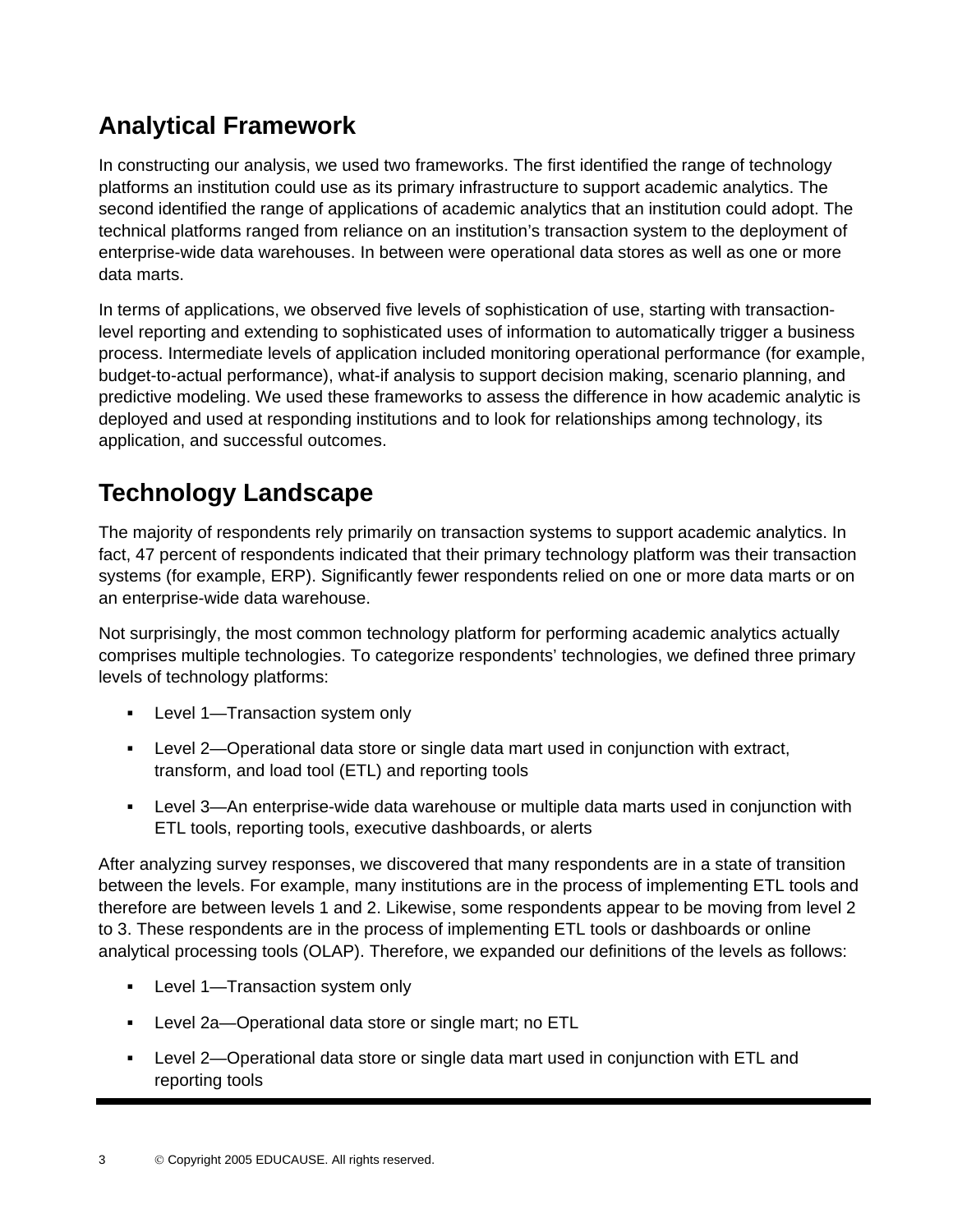- . Level 3a—Warehouse or multiple data marts; no ETL, OLAP, or dashboards
- : Level 3b—Warehouse or multiple data marts with ETL; no OLAP or dashboards
- . Level 3—An enterprise-wide data warehouse or multiple data marts used in conjunction with ETL tools, reporting tools, executive dashboards, or alerts.

Figure 1 presents the distribution of respondent's technology platforms across the six levels.



**Figure 1. Distribution of Respondents, by Technology Platform** 

Not surprisingly, more extensive platforms (level 2 and level 3) were more costly. While our cost data from this survey are inconclusive, it appears that the average cost of achieving a level 3 technology base is 50 percent greater than the average investment reported by those with a level 1 technology base.

There also appears to be a relationship between the technology level a respondent employs and his or her satisfaction with the performance of the technology. We asked respondents to evaluate their technology platform from three dimensions:

- $\blacksquare$ The ability to provide decision makers with timely access to data
- : The ability to make information widely accessible
- . The ease of use of their technology tools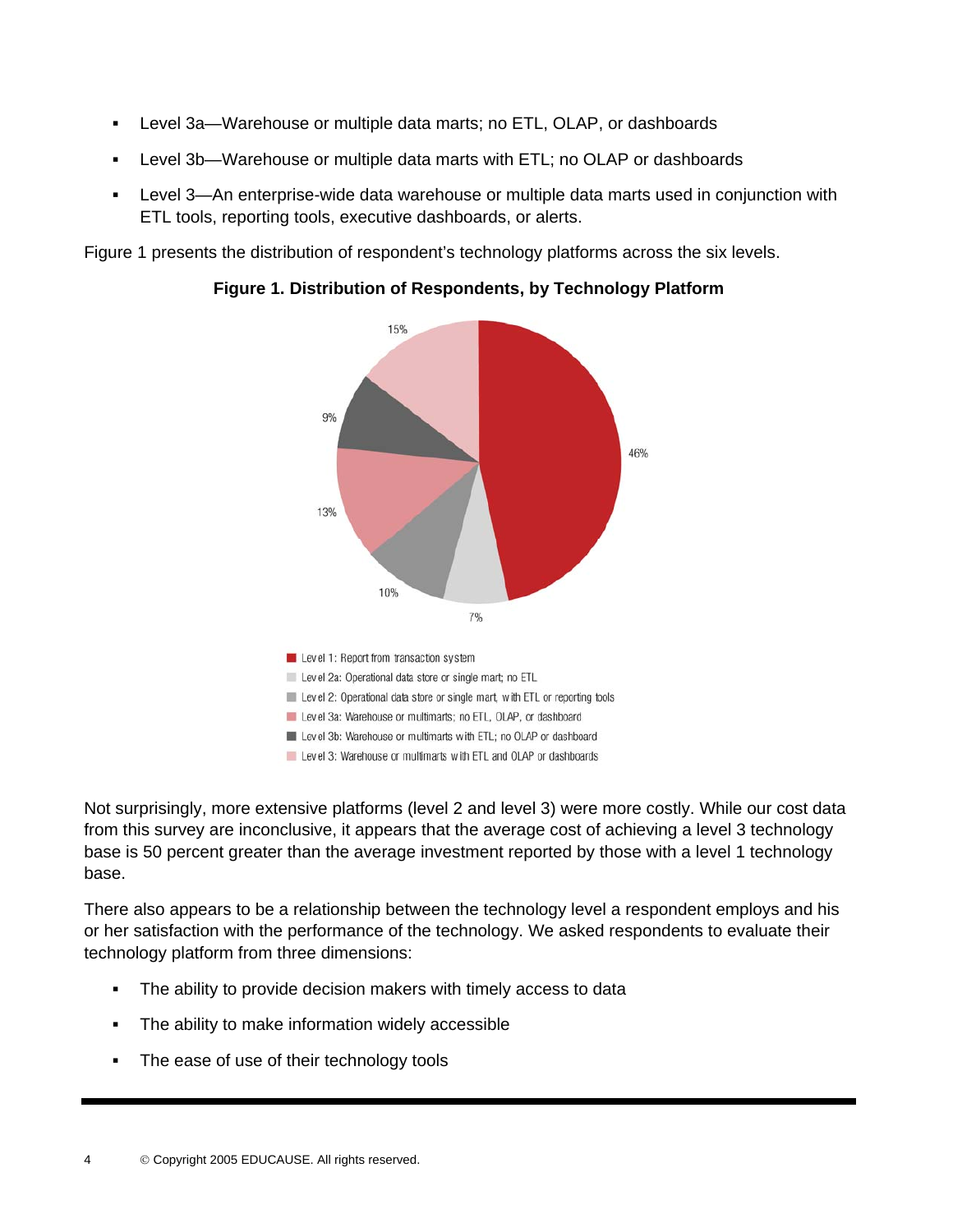Respondents were asked to indicate their level of agreement with each of the above statements using a five-point scale ranging from  $1 =$  strongly disagree to  $5 =$  strongly agree. We found that satisfaction with the performance of academic analytics increases as the complexity of the technology platforms increases. Respondents with a level 1 technology infrastructure reported the lowest levels of satisfaction across all three performance dimensions. There was a significant increase in satisfaction between respondents with level 1 technology base and those with level 2 or above. Respondents with level 2a, level 2, level 3a, and level 3b technology platforms reported comparable levels of satisfaction with only small differences among the levels. Satisfaction increases significantly again for those respondents with level 3 technology. These respondents reported the highest level of average satisfaction with the timeliness of information, the breadth of access to information, and the ease of use of their tools.

### Applications of Academic Analytics

We asked survey respondents to describe their use of academic analytics across their institutions. The key questions we assessed were:

- **How have institutions deployed academic analytics?**
- How is academic analytics used in different functional areas?
- What is the nature of institutional upgrade plans for academic analytics?

#### *Deployment of Academic Analytics*

Respondents differ in how they deployed academic analytics. Some have achieved broad distribution of their analytical platforms but have relatively basic applications of it. Others have narrower distribution but deeper, more advanced applications. Few have achieved both broad and deep usage. Using the same five-point scale, we asked respondents to indicate their level of agreement with a statement that their deployment was institution-wide. The mean response of 3.39 indicates slight agreement with the statement.

The use of academic analytics also varies within institutions. Some functional areas appear to be more active users of their institution's analytical platforms than others. This was true regardless of the type of technology platform. Respondents most frequently reported that central finance, central admissions, and institutional research were there most active users. The least active user areas were department chairs and their staffs, deans and their staffs, and central human resources. Respondents also indicated that central research administration was an infrequent user of academic analytics. Even among doctoral institutions, 16.5 percent reported that research administration was among their three least-active users of academic analytics.

The effectiveness of institutional training programs has a significant impact on how actively academic analytics is used. As one would expect, we found that respondents who reported that their training was effective also reported more active use of their analytical capability. As Figure 2 shows, respondents who said they usually or almost always provide effective training also reported greater agreement that their academic analytics platforms are used actively by the majority of users.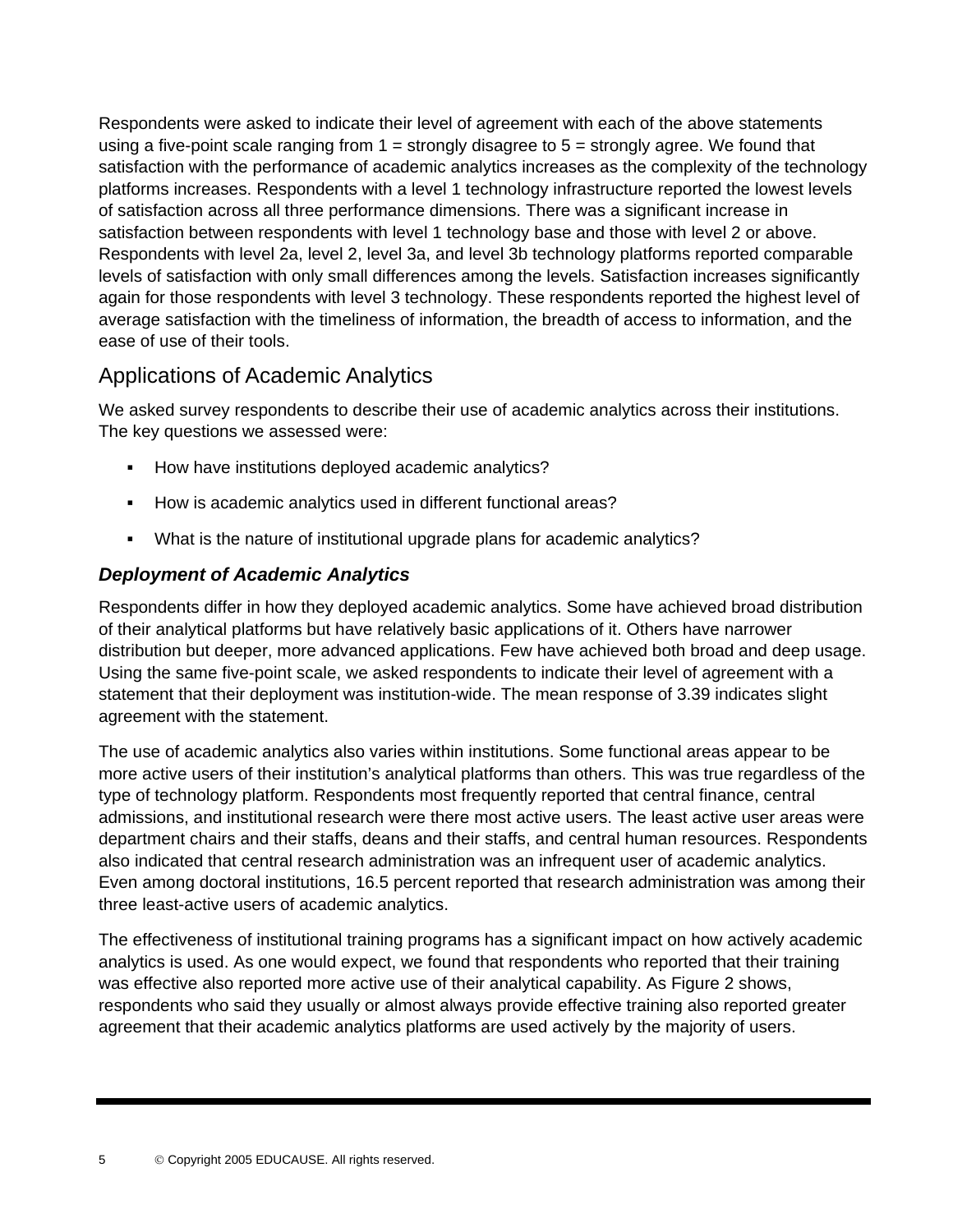

**Figure 2. Degree of Use of Academic Analytics, by Effectiveness of Training** 

Institution provides effective training

Q: Reporting, modeling, analysis, and decision support tools are used actively by the majority of eligible user departments. (1 = strongly disagree, 2 = disagree, 3 = neutral, 4 = agree, 5 = strongly agree)

Interviews revealed that institutions face a two-part challenge in providing effective training. The first is to assist users to learn how to use the technology tools themselves. The second is to help them understand the underlying data and to envision how the analytical tools could be applied. Many institutions succeed at the former but not the latter.

#### *Applications of Academic Analytics*

To explore the depth of an institution's use of academic analytics, we defined five stages of application:

- . Stage 1—Extraction and reporting of transaction-level data
- : Stage 2—Analysis and monitoring of operational performance
- $\blacksquare$ Stage 3—What-if decision support (such as scenario building)
- . Stage 4—Predictive modeling and simulation
- : Stage 5—Automatic triggers of business processes (such as alerts)

Our hypothesis was that most institutions use their academic analytics for either transaction reporting (stage 1) or operational reporting (stage 2). Among survey respondents this held true. The majority of respondents (70 percent) reported that their institution's primary use of academic analytics is for reporting transaction data. Only 8 percent of respondents reported their primary use was at stage 3 or higher. There did not appear to be a relationship between the primary application of academic analytics and the type of technology platform (levels 1 to 3) that a respondent uses. However, the small number of respondents with advanced applications of academic analytics makes it impossible to conclude with certainty that there is no relationship between technology platform and application.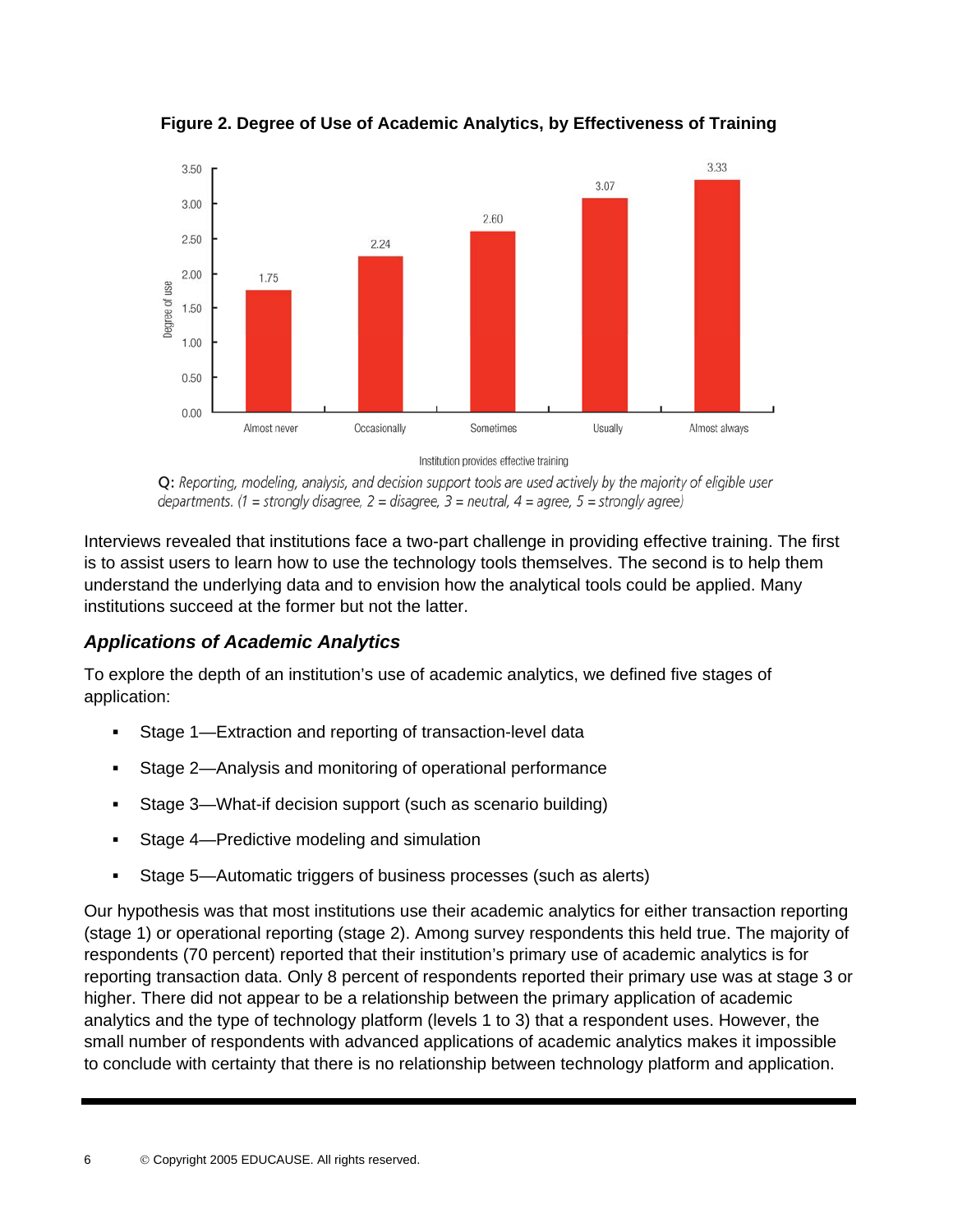The use of academic analytics does vary by functional area. We asked respondents to evaluate their use of academic analytics in seven functional areas:

- Advancement/fundraising
- $\blacksquare$ Business and finance
- $\mathbf{r}$ Budget and planning
- $\mathbf{r}$ Institutional research
- . Human resources
- **Research administration**
- **Academic affairs**

As Table 1 illustrates, transaction reporting is the most commonly reported activity. More advanced applications, such as predictive modeling or decision support, are more prevalent in the institutional research office or in the central budget office. Respondents also confirmed that advancement, research administration, and human resources were among the least-active user areas of academic analytics. In the case of advancement and research administration, the sophistication of use does not appear to have a significant relationship to Carnegie class. Even among institutions whose institution type suggests that research or fundraising are more important, the use of academic analytics is still primarily at stage 1 or 2.

| Use                                                                    | Advancement/<br><b>Fundraising</b> | <b>Business</b><br>and<br>Finance | <b>Budget</b><br>and<br>Planning | <b>Institutional</b><br>Research | Human<br>Resource | Research<br>Administration | Academic<br><b>Affairs</b> |
|------------------------------------------------------------------------|------------------------------------|-----------------------------------|----------------------------------|----------------------------------|-------------------|----------------------------|----------------------------|
| Stage 1: Extraction and<br>reporting of transaction-<br>level data     | 56.9%                              | 68.4%                             | 49.6%                            | 48.8%                            | 62.2%             | 45.0%                      | 52.8%                      |
| Stage 2: Analysis and<br>monitoring of operational<br>performance      | 11.0%                              | 17.0%                             | 19.6%                            | 28.4%                            | 7.8%              | 10.3%                      | 18.2%                      |
| Stage 3: "What-if" decision<br>support (e.g., scenario<br>building)    | 2.3%                               | 1.9%                              | 13.5%                            | 4.1%                             | $0.6\%$           | $0.9\%$                    | 4.7%                       |
| Stage 4: Predictive<br>modeling and simulation                         | 3.1%                               | 3.0%                              | 9.6%                             | 11.6%                            | 1.1%              | 1.7%                       | 5.2%                       |
| Stage 5: Automatic triggers<br>of business processes<br>(e.g., alerts) | 3.7%                               | 2.5%                              | 0.6%                             | 7.1%                             | 1.9%              | 1.1%                       | 2.2%                       |
| Not active users                                                       | 22.9%                              | 7.1%                              | 7.2%                             | $0.0\%$                          | 26.4%             | 41.0%                      | 16.9%                      |
| Total                                                                  | 100.0%                             | 100.0%                            | 100.0%                           | 99.9%                            | 100.0%            | 100.0%                     | 100.0%                     |

**Table 1. Primary Application of Academic Analytics, by Functional Area**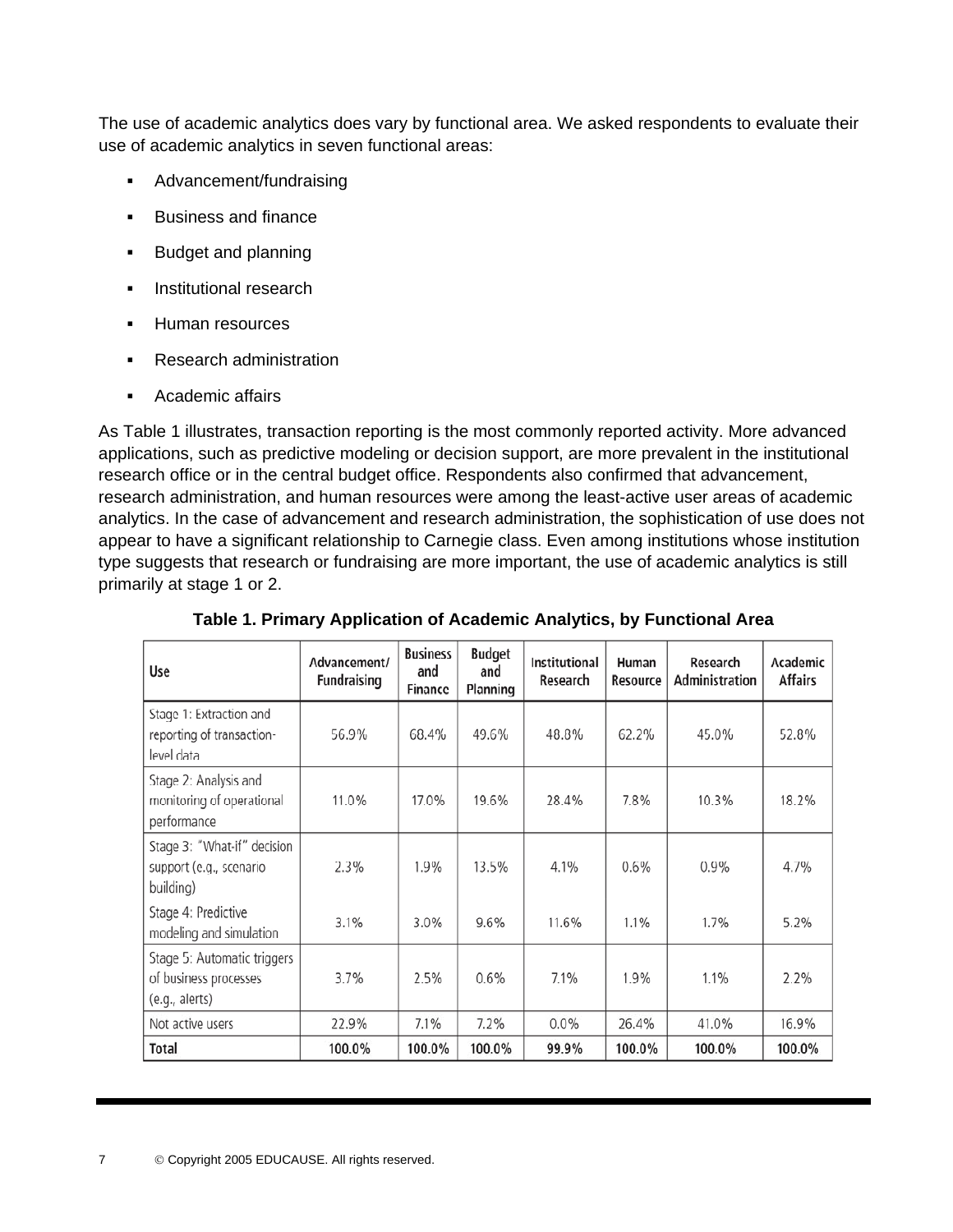#### *Expansion Plans*

Regardless of their current technology platform or application of academic analytics, most respondents forecasted that they will significantly expand their capacity in the next two years. The changing demands of accrediting bodies and the rising need for more data to support the measurement of learner outcomes or to improve student retention are just two of the trends increasing the demand for academic analytics. Among respondents with analytical capability that already exceeds transaction reporting, 62.9 percent plan to significantly upgrade their capability in the next two years. The need to expand capacity was reported even more strongly by those respondents with limited capability. Among institutions that only report from their transaction system, only 11.5 percent plan to continue the status quo.

### Advanced Application of Academic Analytics

While the majority of respondents use academic analytics primarily for transaction reporting, there are greater instances of more advanced applications within individual functional areas. Advanced applications included what-if analysis, scenario building, predictive modeling, and automated triggers (alerts). To further our understanding, we asked respondents to evaluate the frequency with which they employed advanced applications of academic analytics in four areas:

- . Finance
- . Grants management
- : Advancement
- . Student services

The most frequent instances of advanced applications were found in student services. Grants management reported the least-frequent instances.

#### *Finance*

ECAR asked about two aspects of academic analytics in the finance area. First, we asked if academic analytics were used to monitor budget-to-actual performance. Second, we asked if respondents automatically generate alerts to appropriate officials if a financial indicator falls outside a desired range. The majority of respondents (57.4 percent) agreed that they sometimes or usually use academic analytics to monitor budget-to-actual performance. Fewer respondents (22.1 percent) reported that they usually or almost always generate automatic alerts tied to financial indicators.

#### *Grants Management*

As discussed previously, few respondents reported that their grants management staff are active users of academic analytics. Therefore, we expected to find relatively fewer instances of advanced applications in this functional area, and this is in fact the case. Fewer than 10 percent of respondents reported they usually or almost always generate automatic alerts tied to either pre- or post-award performance metrics. Even fewer reported that they usually or almost always generate an alert if a new grant opportunity becomes available. There is not a significantly different response from institutions that are more research-intensive.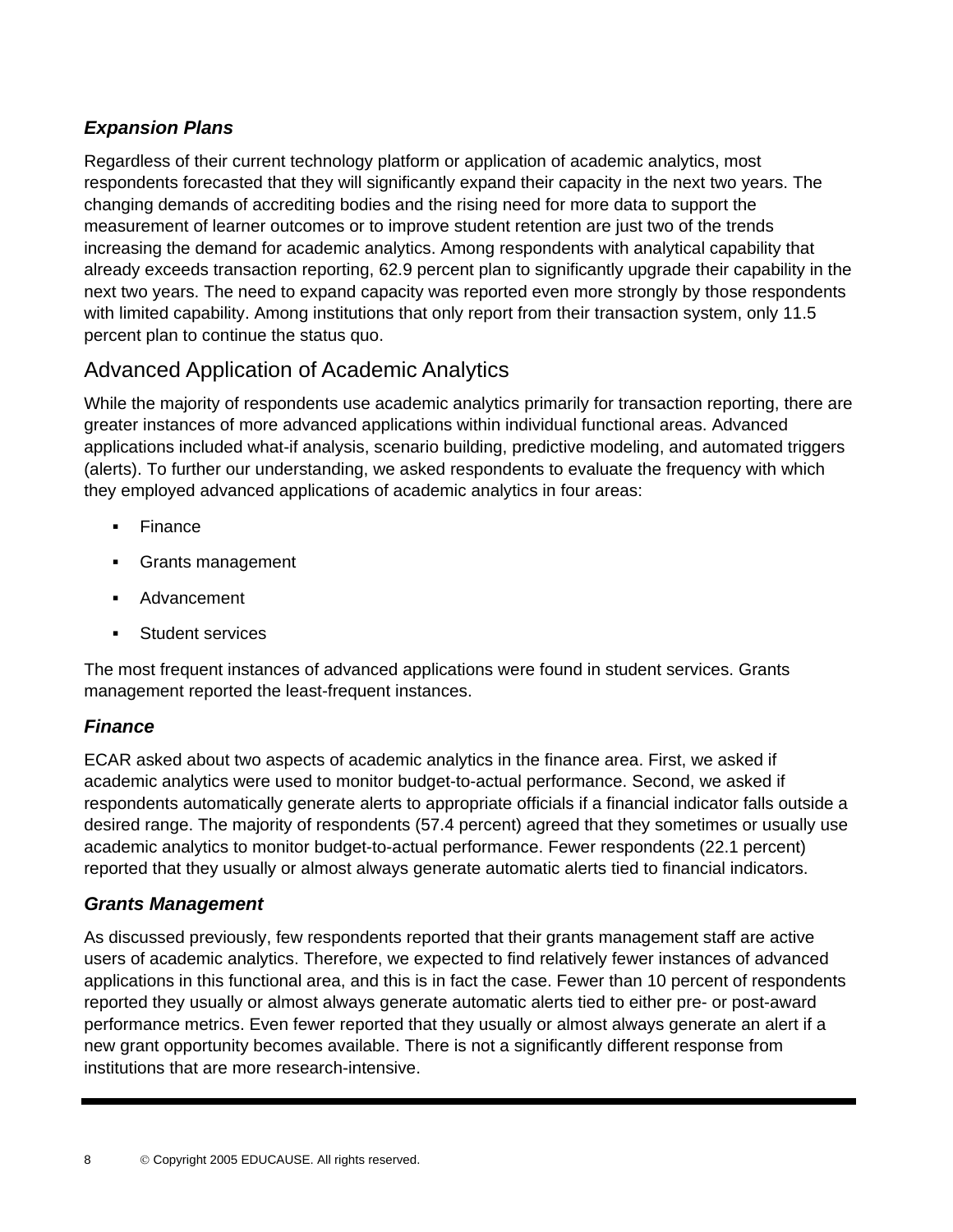#### *Advancement*

In the advancement area, we probed on the extent to which institutions are using academic analytics to tailor and monitor their fundraising strategies or to model donor behavior. One-third of respondents reported that they sometimes or always use their analytical capability to identify potential donors. Somewhat fewer (24.2 percent) use analytics to tailor their fundraising appeals. The use of these capabilities is greater among institutions that rely more heavily on fundraising as a significant revenue stream (private bachelor's and master's institutions or large doctoral institutions). As Figure 3 shows, BA institutions (the majority of which are private institutions) reported the highest frequency of advanced applications of analytics.





#### *Student Services*

We asked respondents about their use of academic analytics in both student recruitment and retention. Using a five-point scale (1 = almost never,  $2 =$  occasionally,  $3 =$  sometimes,  $4 =$  usually, 5 = almost always), respondents reported the frequency with which they use advanced academic analytics to improve admissions results, plan retention strategies, and forecast demand for courses. Table 2 shows the mean response to each example of an advanced application in the student area.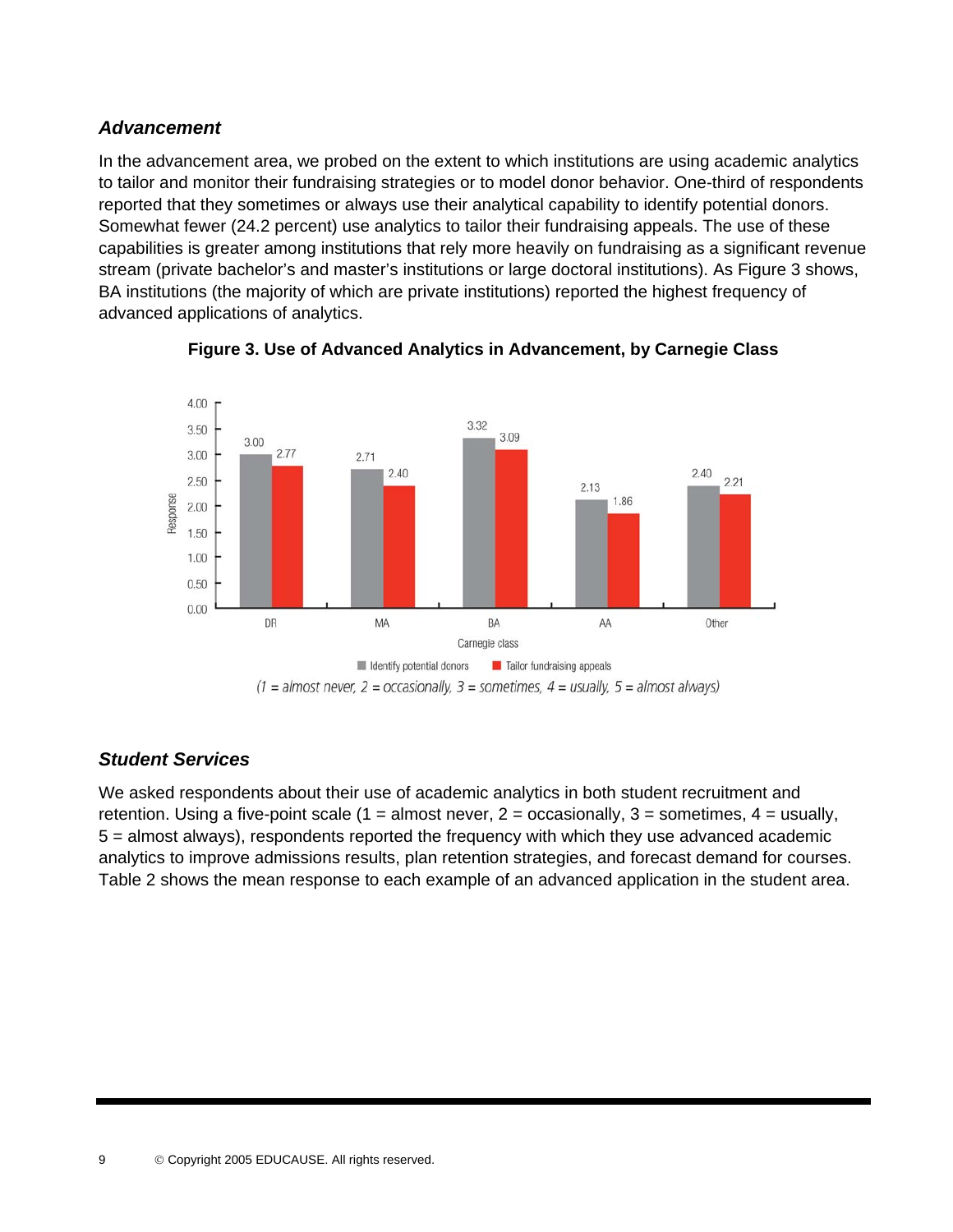| Enrollment Management ( $N = 356$ )                                                                  | Mean | <b>Std. Deviation</b> |
|------------------------------------------------------------------------------------------------------|------|-----------------------|
| Automatically alert appropriate officials when an enrollment<br>metric falls outside a desired range | 2.75 | 1.449                 |
| Forecast future demand for courses                                                                   | 2.50 | 1.176                 |
| Identify potential students who are the strongest prospects for<br>admissions                        | 2.95 | 1.312                 |
| Tailor a recruiting strategy for an individual prospective student                                   | 2.38 | 1.283                 |
|                                                                                                      |      |                       |
| Retention ( $N = 362$ )                                                                              | Mean | <b>Std. Deviation</b> |
| Identify students who may be at risk academically                                                    | 3.14 | 1.217                 |
| Alert an appropriate official when an academic intervention<br>with a student is warranted           | 2.56 | 1.319                 |

**Table 2. Use of Academic Analytics in Enrollment Management and Retention** 

 $(1 =$  almost never,  $2 =$  occasionally,  $3 =$  sometimes,  $4 =$  usually,  $5 =$  almost always)

In the enrollment management area, respondents reported using academic analytics most frequently to identify students who are the strongest prospects for admission. Similarly, in the retention area, respondents use academic analytics most frequently to identify students who may be at risk academically. While most of the mean responses are below 3, the student enrollment and retention area had the highest overall mean responses. Among grants management, finance, and advancement, the student area reports the most frequent use of advanced applications of academic analytics.

#### *Characteristics of Advanced Users of Academic Analytics*

We examined a series of factors relating to institution type and size, management climate, and technology platform to see if there are any significant relationships between these factors and an institution's frequency of use of academic analytics in advanced ways. We found three factors that had significant relationships to the advanced application of analytics across all the functional areas. These factors were the effectiveness of an institution's training program, the commitment of leadership to evidence-based decision making, and the presence staff skilled at analysis. All three of these factors were more closely associated with the frequency of advanced use of academic analytics than were factors such as Carnegie class, institutional size, or the type of technology platform in use.

### Impact of Academic Analytics

To understand if the use of academic analytics was having an impact on institutions, we asked respondents to evaluate several different measures of outcomes, including institutional outcomes, business process or functional-area outcomes, and individual outcomes.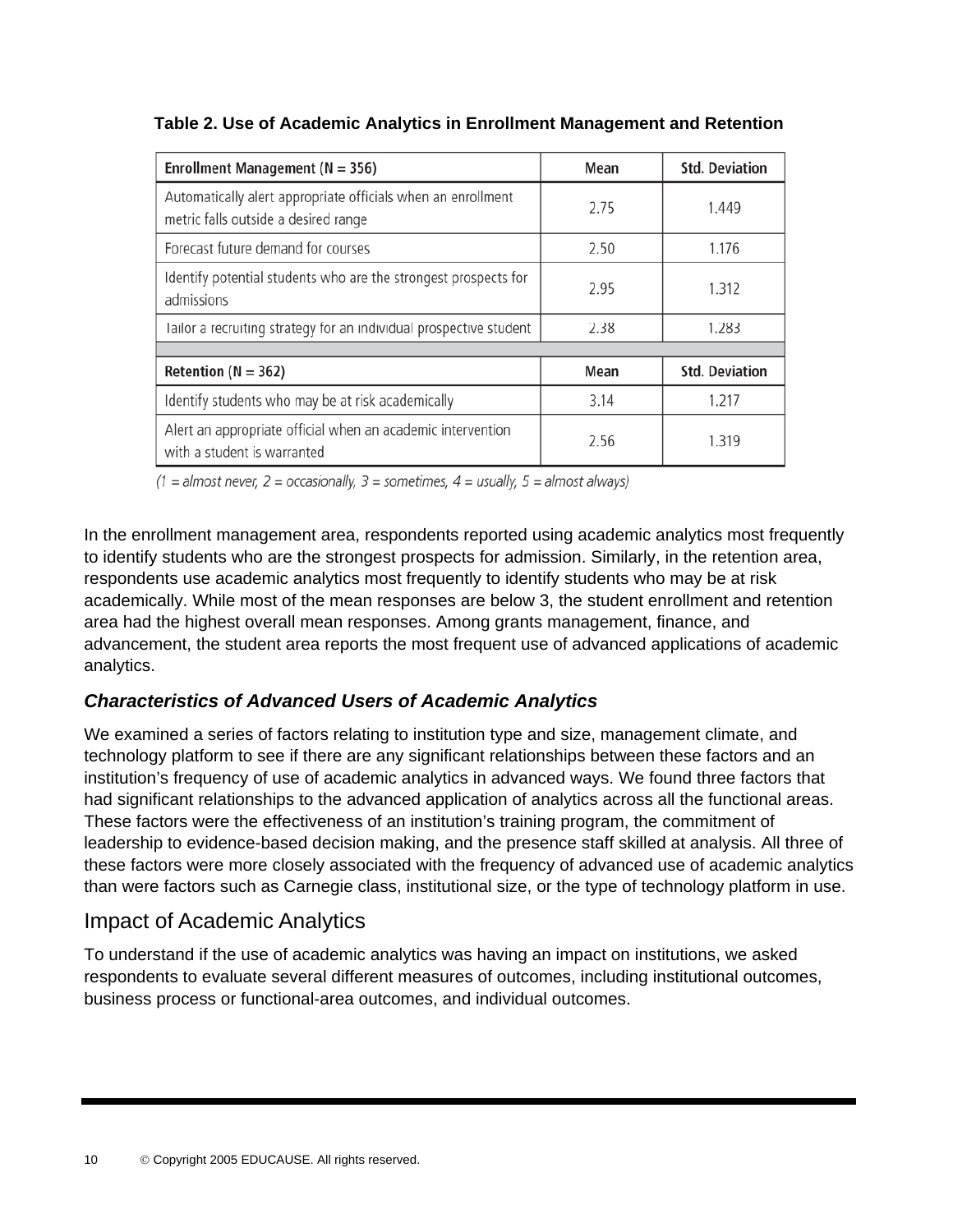#### *Institutional Outcomes*

Respondents have had the most success using academic analytics to improve institutional decision making and to help meet strategic institutional objectives. Conversely, they have had the least success leveraging their investment in academic analytics to reduce the presence of shadow systems. Interestingly, respondents that have implemented performance dashboards for reporting have had greater success eliminating shadow systems than those using other technologies.

#### *Business Process or Functional Area Outcomes*

Within functional areas, respondents reported the most success using academic analytics to improve outcomes in student retention and enrollment management. Respondents reported the least success using academic analytics to affect outcomes in grants management. Using a five-point scale  $(1 =$ strongly disagree to 5 = strongly agree), respondents on average agreed that academic analytics helped them improve enrollment results (3.43) and improve student retention (3.16). Improving financial results was the only other functional-area outcome respondents agreed they were improving through the use of academic analytics. Table 3 shows the mean response for each business process or functional-area outcome.

| Outcome                                           | Mean | <b>Std. Deviation</b> |
|---------------------------------------------------|------|-----------------------|
| Improved the institution's financial results      | 3.09 | 0.928                 |
| Managed its workforce more productively           | 2.78 | 0.928                 |
| Managed grants effectively                        | 2.61 | 0.984                 |
| Improved ability to obtain grant funding          | 2.47 | 0.962                 |
| Improved admissions/enrollment management results | 3.43 | 1.012                 |
| Improved fundraising results                      | 2.93 | 1.087                 |
| Improved student retention results                | 3.16 | 0.952                 |

| Table 3. Improved Outcomes from Academic Analytics, by Function |  |  |  |  |
|-----------------------------------------------------------------|--|--|--|--|
|-----------------------------------------------------------------|--|--|--|--|

 $(1 = strongly disagree, 2 = disagree, 3 = neutral, 4 = agree, 5 = strongly agree)$ 

#### *Individual Effectiveness*

The last category of outcomes addresses how individuals are impacted by their institution's use of academic analytics. Specifically, we wanted to understand if respondents felt that users of academic analytic solutions make better decisions than those who do not use such systems. In fact, we found that most respondents agreed that staff skilled at using their academic analytics solutions make better decisions than those who do not. Although these individuals may make better decision, respondents did not feel it was creating better career opportunities for them at their institutions. Respondents on average disagreed that staff skilled at using academic analytics receive more opportunities for career advancement. The one exception is at institutions whose leadership is strongly committed to evidence-based decision making. Respondents from these institutions agreed slightly that staff skilled at academic analytics receive greater opportunities for career advancement.